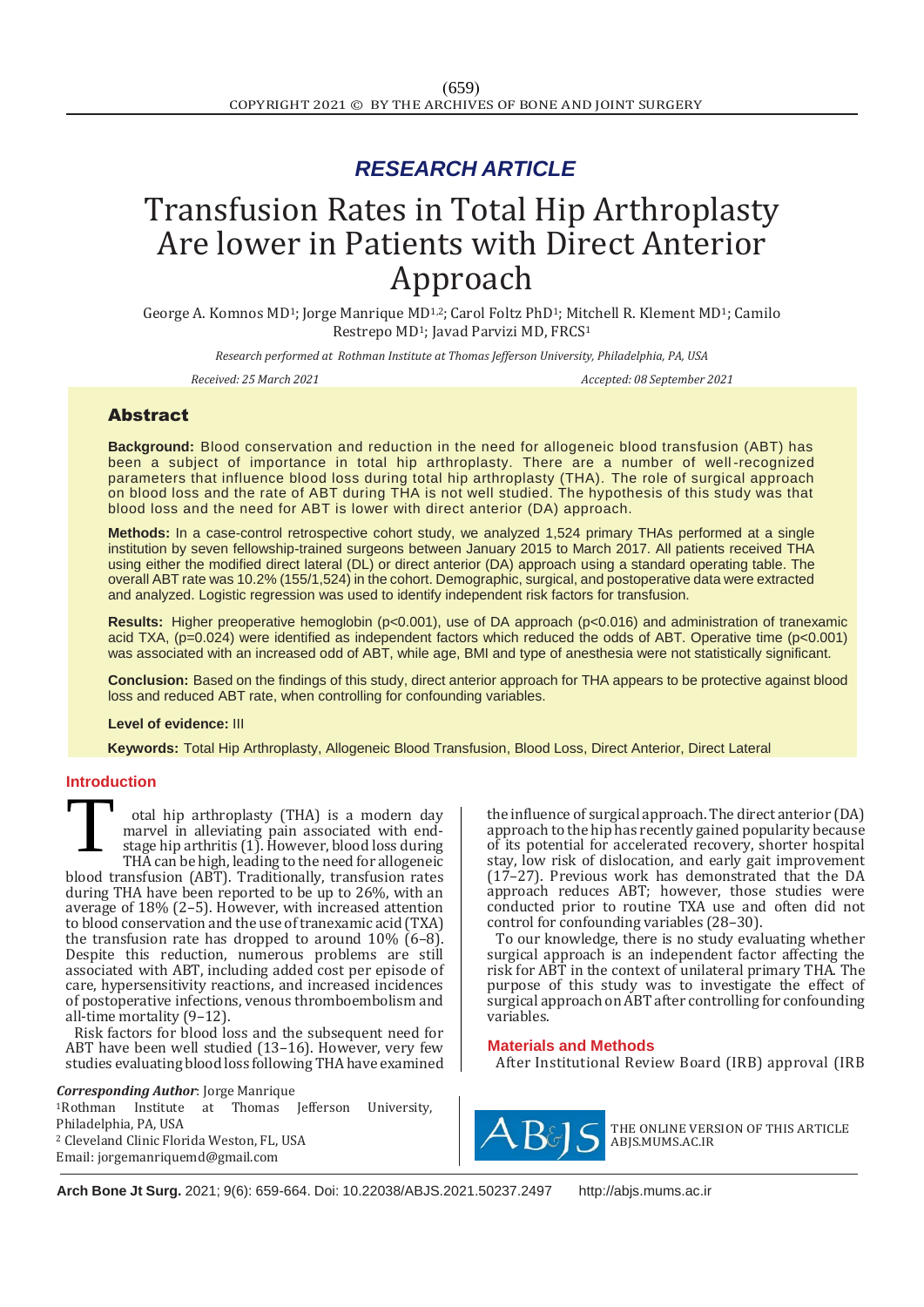number: #08R.207), Patients` consent was received for the study. A retrospective study was conducted. All primary, unilateral THAs performed at a single institution from January 2015 to March 2017 were included and identified using a prospectively maintained institutional database. Only patients with complete dataset and a minimum 24-hour hospital stay were included. Patients who underwent simultaneous bilateral THA, conversion THA, hip resurfacing procedures,THA in dysplastic cases and THA for femoral neck fracture, or other diagnosis besides osteoarthritis were excluded. A total of 1,524 consecutive primary THAs qualified for inclusion. All THAs were performed by seven high-volume fellowship-trained surgeons at a large academic center. All seven surgeons exclusively performed either the DA or direct lateral (DL) approach on all of their cases; none used a posterior approach. The choice of the approach was based on surgeon's preference and training.

Patient demographics, preoperative diagnosis, surgical variables, blood transfusion data and postoperative complications were extracted. Complication data included in-hospital complications such as deep venous thrombosis (DVT) and pulmonary embolism (PE), and PJI. Only acute (< four weeks from surgery) PJI cases were included in our study. All patients with PJI met Musculoskeletal Infection Society (MSIS) (31) criteria for infection. The minimum followup for all cases was three months, so as to capture the post-operative complications investigated.

THA using both the DA and the DL approach is performed in supine position on a conventional operating table. The DA approach employed a modified Smith Petersen dissection that utilized the subfascial interval between the tensor fascia lata and the Sartorius (24). The DL approach used an anterior modified Hardinge, which includes elevating the anterior third of the abductor mechanism (32). Tranexamic acid, when administered, was given intravenously at 10mg/kg (or maximum 1g) dose within one hour prior to incision. Contraindications for the use of TXA were prior history of transient ischemic attack (TIA) or stroke, or history of cardiac or vascular stents. No patient received topical or oral TXA. All patients received uncemented femoral and acetabular components manufactured by Zimmer (Warsaw, IN, USA), DePuy (Warsaw, IN, USA) or Stryker (Mahwah, NJ, USA). Postsurgical drains were not used during the study period in any patient. Perioperative medical management was similar in all patients and included the use of non-steroidal anti-inflammatory drugs (NSAIDs) as part of a multimodal pain Postoperative thromboembolic prophylaxis was administered to all patients which included aspirin (89.37%), warfarin (6.56%) or oral or subcutaneous agents such as apixaban, dabigatran, rivaroxaban or enoxaparin (4.06 %). Patients were transfused postoperatively if either (a) hemoglobin (Hgb) was below 7.0 g/dL or (b) Hgb was below 8.0 g/dL and concomitant symptoms such as tachycardia, low blood pressure and/or persistent nausea/vomiting after adequate hydration existed. The attending surgeon using the aforementioned criteria TRANSFUSION RATES LOWER IN DAA THA

ultimately approved the final decision for transfusion.

The various parameters between patients who did and did not receive a transfusion were compared and data analyzed using the Chi square tests for categorical variables and t-test for independent groups (or its nonparametric variant, the Mann Whitney U, where necessary) for continuous variables. Variables which significantly differentiated these groups at p < 0.1 were considered for inclusion as covariates in a multivariate logistic regression model predicting receipt of transfusion. Regression diagnostics were conducted to eliminate mutlicollinearity and determine the final set of covariates. The following predictors went into the final model: age, BMI (less than versus greater or equal to 30), Charlson Comorbidity Index (CCI, less than versus more than two comorbidities), preoperative hemoglobin, surgery duration, surgical approach (DA versus DL), anesthesia type (spinal versus general), and use of TXA. Note that an interaction term between surgical duration and approach was also included in the final model given DL approaches had significantly longer durations (Mdn =  $80$  min, IQR: 65-95,  $\overline{Z}$  = -21.26, p<0.0001) than DA approaches (Mdn = 50 min, IQR: 41- 65). Preliminary regression diagnostics indicated that BMI and CCI had to both been dichotomized and ASA had to be excluded from the final model to eliminate multicollinearity with age, BMI, CCI, preoperative Hgb, and surgical approach. All statistical analyses were performed using Statistical Package for the Social Sciences (SPSS) version 23 (IBM Corporation, Armonk, NY). No funding was provided for this study.

### **Results**

Overall, 567 patients (37.2%) received THA using the DA approach and 957 patients (62.8%) underwent THA using the DL approach [Figure 1]. The overall rate of ABT during the study period was 10.2% (155/1524). TXA was administrated to 67.1% of patients [Figure 1]. Patients receiving allogeneic transfusion were older, had a higher Charlson Comorbidity Index (CCI), higher ASA score, lower preoperative Hgb, received general anesthesia, underwent THA using the DL approach, were less likely to receive TXA, had a lower postoperative Hgb and had longer operative time [Tables 1, 2].

A multivariate logistic regression model was<br>ubsequently conducted to identify significant subsequently conducted to identify independent predictors of transfusion. After adjusting for other covariates, higher preoperative Hgb (p<0.001), DA approach (p=0.016) and the use of TXA  $(p=0.024)$ were identified as independent factors associated with reduced allogeneic blood transfusion [Table 3]. Longer operative time was independently associated with an increased risk of allogeneic blood transfusion (p<0.001).

In terms of observed postoperative complications, transfused patients had significantly longer hospital stay (3.65 days vs. 1.46 days, p<0.001) and were significantly more likely to develop an acute PJI (7/155 or 4.5%, p=0.004) than non-transfused patients  $10/1369$  (0.7%). No patient developed DVT in either group, and only one patient (0.6%) developed a PE who had also received ABT [Table 4].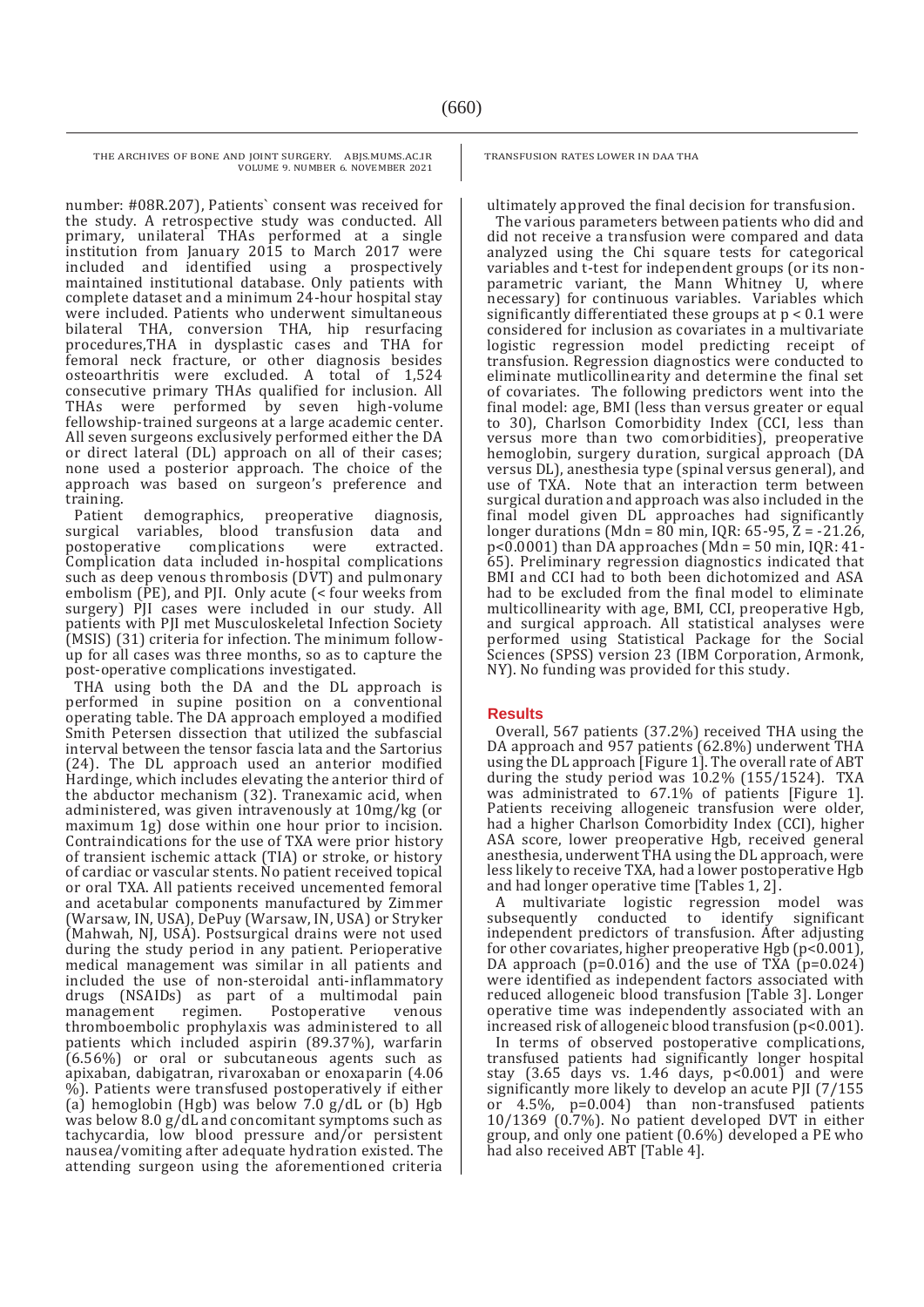#### TRANSFUSION RATES LOWER IN DAA THA

| Table 1. Demographics for transfused and not transfused patients |                            |        |                                |        |         |  |
|------------------------------------------------------------------|----------------------------|--------|--------------------------------|--------|---------|--|
| Demographic variables                                            | <b>Transfused patients</b> |        | <b>Non-Transfused patients</b> |        | p-value |  |
|                                                                  | $(n=155)$                  |        | $(n=1369)$                     |        |         |  |
| Age (years)                                                      | 67.43                      | 11.51  | 63.90                          | 11.09  | 0.000   |  |
| BMI $(kg/m2)$                                                    | 28.17                      | 6.21   | 28.79                          | 5.07   | 0.063   |  |
| <b>CCI</b>                                                       | 4.06                       | 1.78   | 3.37                           | 1.63   | 0.000   |  |
| ASA                                                              |                            |        |                                |        | 0.000   |  |
| 1                                                                |                            | 0.68%  | 59                             | 4.52%  | 0.04    |  |
| $\overline{c}$                                                   | 43                         | 29.25% | 581                            | 44.45% | 0.001   |  |
| 3                                                                | 100                        | 68.03% | 650                            | 49.73% | 0.001   |  |
| 4                                                                | 3                          | 2.04%  | 17                             | 1.30%  |         |  |
| Gender                                                           |                            |        |                                |        | 0.73    |  |
| Male                                                             | 74                         | 48.1%  | 681                            | 49.7%  |         |  |
| Female                                                           | 80                         | 51.9%  | 688                            | 50.3%  |         |  |
| Pre-op HGB(g/dL)                                                 | 12.120                     | 1.921  | 13.496                         | 1.446  | 0.000   |  |

\*The values are given as means and standard deviations or total numbers and percentages

| Table 2. Surgical variables and outcomes for transfused and not transfused patients |                                         |        |                                              |        |         |  |
|-------------------------------------------------------------------------------------|-----------------------------------------|--------|----------------------------------------------|--------|---------|--|
|                                                                                     | <b>Transfused patients</b><br>$(n=155)$ |        | <b>Non-Transfused patients</b><br>$(n=1369)$ |        | p-value |  |
| <b>Surgical variables</b>                                                           |                                         |        |                                              |        |         |  |
| Anesthesia                                                                          |                                         |        |                                              |        | 0.001   |  |
| Spinal                                                                              | 118                                     | 80.3%  | 1180                                         | 90.1%  |         |  |
| General                                                                             | 29                                      | 19.7%  | 130                                          | 9.9%   |         |  |
| <b>Surgery Duration</b>                                                             | 92.58                                   | 42.76  | 71.13                                        | 24.45  | 0.000   |  |
| <b>Tranexamic Acid</b>                                                              |                                         |        |                                              |        | 0.002   |  |
| Administered                                                                        | 86                                      | 55.5%  | 936                                          | 68.4%  |         |  |
| Not administered                                                                    | 69                                      | 45.5%  | 433                                          | 31.6%  |         |  |
| Approach                                                                            |                                         |        |                                              |        | 0.000   |  |
| DA                                                                                  | 29                                      | 18.7%  | 538                                          | 39.3%  |         |  |
| DL                                                                                  | 126                                     | 81.3%  | 831                                          | 60.7%  |         |  |
| <b>Post-op Variables</b>                                                            |                                         |        |                                              |        |         |  |
| <b>DVT Prophylaxis</b>                                                              |                                         |        |                                              |        | 0.91    |  |
| ASA                                                                                 | 137                                     | 10,05% | 1225                                         | 89,95% |         |  |
| Warfarin                                                                            | 11                                      | 11%    | 89                                           | 89%    |         |  |
| Subcutaneous agent                                                                  | 7                                       | 11,29% | 55                                           | 88,71% |         |  |

\*The values are given as means and standard deviations or total numbers and percentages

| Table 3. Adjusted multivariate logistic regression model predicting receipt of transfusion |      |             |             |      |  |  |
|--------------------------------------------------------------------------------------------|------|-------------|-------------|------|--|--|
| Predictor                                                                                  | 0R   | 95%CI Lower | 95%CI Upper |      |  |  |
| Age                                                                                        | 1.02 | 0.99        | 1.04        | .18  |  |  |
| BMI of 30 or greater                                                                       | 0.77 | 051         | 1.16        | .21  |  |  |
| CCI greater than 2                                                                         | 0.89 | 0.48        | 1.64        | .70  |  |  |
| Preoperative hemoglobin                                                                    | 0.64 | 0.56        | .73         | .000 |  |  |
| Spinal anesthesia (versus general)                                                         | 0.78 | 0.46        | 1.33        | .36  |  |  |
| TXA administered                                                                           | 0.63 | 0.42        | .94         | .024 |  |  |
| Duration of surgery                                                                        | 1.01 | 1.01        | 1.02        | .000 |  |  |
| DA approach (versus DL)                                                                    | 0.22 | 0.06        | .75         | .016 |  |  |
| Duration of surgery by DA approach                                                         | 1.01 | 0.99        | 1.03        | .07  |  |  |

OR = odds ratio; CI =confidence interval; CCI = Charlson Comorbidity Index

| Table 4. Postoperative outcomes |                                         |         |                                              |         |         |  |
|---------------------------------|-----------------------------------------|---------|----------------------------------------------|---------|---------|--|
|                                 | <b>Transfused patients</b><br>$(n=155)$ |         | <b>Non-Transfused patients</b><br>$(n=1369)$ |         | p-value |  |
| Post-op $Hgb(g/dL)$             | 7.745                                   | 1.487   | 10.335                                       | 1.411   | 0.000   |  |
| LOS (days)                      | 3.65                                    | 3.54    | 1.46                                         | 1.19    | 0.000   |  |
| <b>Acute PII</b>                |                                         | 4.5%    | 10                                           | $0.7\%$ | 0.004   |  |
| In-hospital DVT                 |                                         | $0.0\%$ |                                              | $0.0\%$ |         |  |
| <b>In-hospital PE</b>           |                                         | 0.6%    |                                              | $0.0\%$ | 0.10    |  |

\*The values are given as means and standard deviations or total numbers and percentages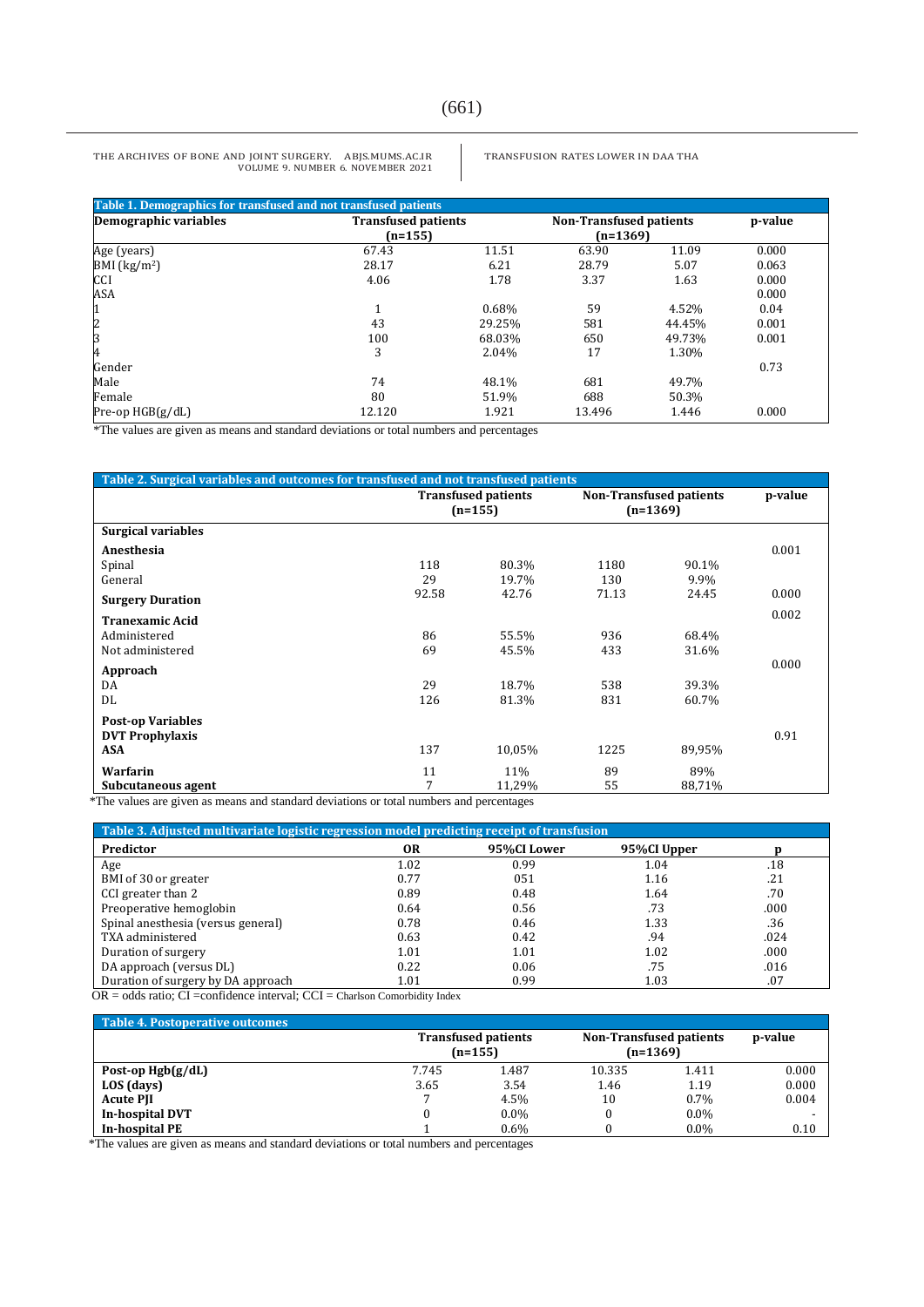

 **Figure 1. Transfusion rates by approach and TXA administration**

#### **Discussion**

The adverse effects of allogeneic blood transfusion are well recognized (3,4,10). Blood transfusion is associated with increased mortality, increased infection rates, longer lengths of stay, and higher total charges (3,4,10). Perhaps one of the worst complications after THA is periprosthetic joint infection (PJI) (33–35) and all efforts to reduce its occurrence should be undertaken. Our study results were consistent with previously reported literature that patients receiving ABT demonstrated an increased risk of PJI (36). The current transfusion rate of 10%, despite the routine use of TXA, has marked implications on the potential number of future PJIs. Therefore, all attempts at minimizing transfusion should be undertaken.

A recent randomized prospective study (RCT) demonstrated that the DA surgical approach had significant early functional benefits compared to a miniposterior approach (37). Reasons for this may be that this approach is a true intermuscular/ internervous approach; therefore, there is less muscle splitting or transection which itself preserves circulation and leads to less bleeding. In a study by van Oldenrijk et al. (38), the DA approach showed less tissue damage compared to other approaches. Furthermore, the DA approach has the least amount of adipose tissue between the skin and the hip relative to other approaches (39). This decreases tissue involvement and reduces the amount of tissue transection. These are perhaps the same reasons for the improved early function after DA THA and may be why previous studies on DA have reported less blood loss and allogeneic blood transfusion.

Alecci et al. (30) compared DA and DL approaches in primary THA and found a greater drop in hemoglobin and higher transfusion rate in the group of patients who underwent THA using the DL approach (40% compared to 19.5% in the DA approach); however, their analyses did not control for confounding variables. Parvizi et al. (28) performed a similar study comparing the same approaches but included use of a validated blood loss formula and multiple regression analysis to control for confounders such as surgical time. They also demonstrated a reduced blood loss and fewer transfusions in the DA cohort. Furthermore, the DA approach remained independently associated with less blood loss and fewer transfusions after covariate adjustment. However, both studies were conducted before the implementation of TXA.

TXA has drastically reduced blood loss and ABT and further evidence continues to demonstrate is safety (7,40). Currently, its use has become ubiquitous and considered standard of care. In the modern THA environment, one must question if surgical approach becomes irrelevant in the presence of TXA given the efficacy of this medication. The results of the study herein demonstrate that despite TXA use in the majority of patients, the DA approach was still independently associated with a decreased rate of ABT. Moreover, similar to the study by Parvizi et al. (28), the DA approach remained significant when controlling for surgical time.

The current study is not without limitations. First, and notably, is the retrospective design of the study and

(662)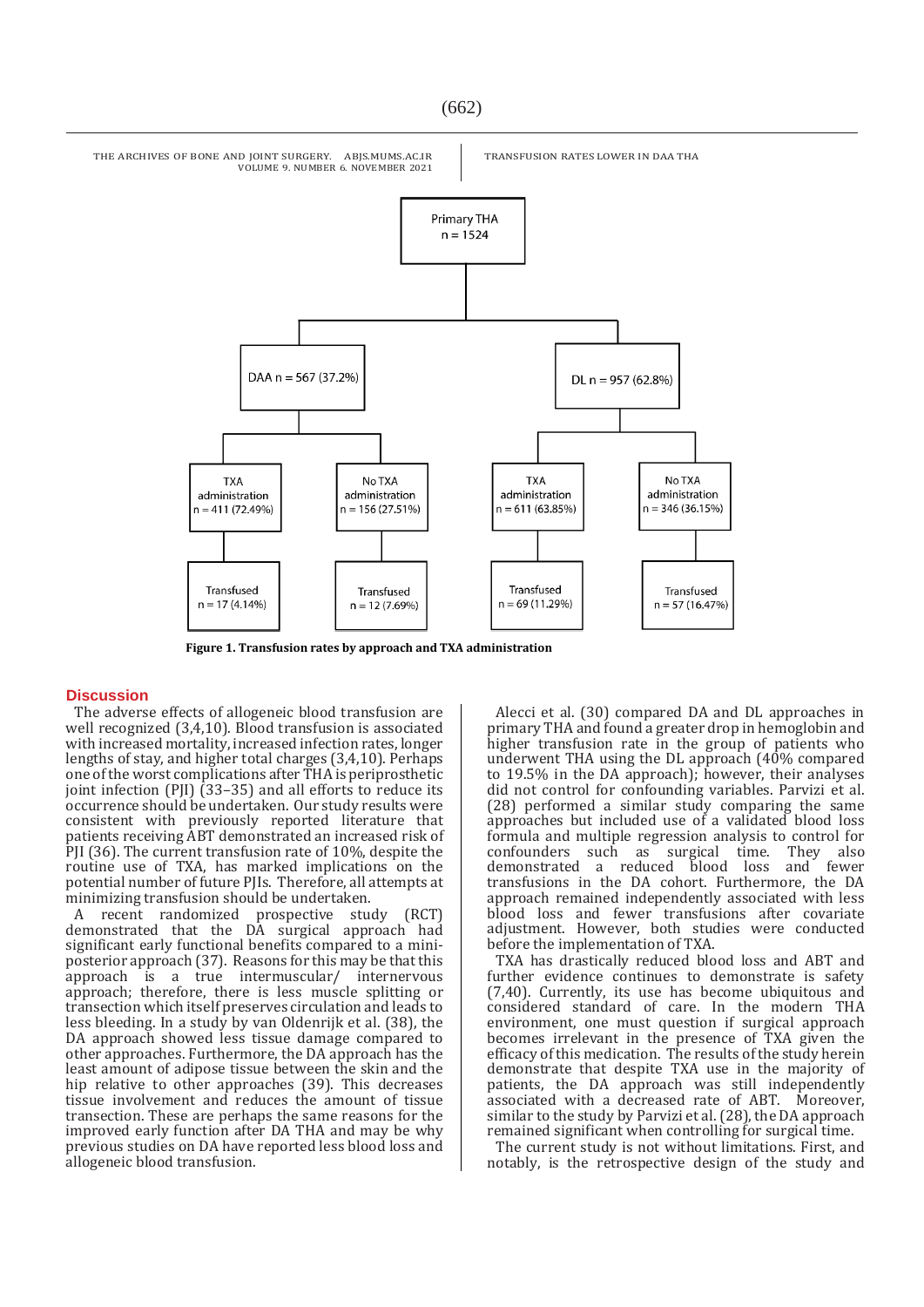potential bias in patient selection. One may argue that younger, healthier, and/or more active patients are "selected" for or may "seek out" the DA approach. In addition, some DA surgeons may prefer to use a more extensile approach such as DL or posterior for heavier patients. However, in the multivariate analysis age, BMI, and comorbidities were not significantly associated with the primary outcome. Furthermore, no patient was shunted away from DA given body habitus or weight herein. Second, the study included patients operated on by seven different arthroplasty surgeons and heterogeneity may exist among their criteria for ABT. Our institutional protocol for ABT is based on a consensus from the arthroplasty attendings, review of the current evidence, laboratory tests, and clinical symptoms. However, individual patient circumstances may have warranted a deviation from the protocol. Third, the posterior approach was not performed at our institution during the study period and therefore this approach could not be evaluated. Finally, follow-up was limited to hospital information documented in the electronic medical records; patients that required ABT after hospital discharge were not included.

- 1. Learmonth I, Young C, Rorabeck C. The operation of the
- century: total hip replacement. Lancet 2007;370(9597):1508– 19. doi:10.1016/S0140-6736(07)60457-7.
- 2. Carling MS, Jeppsson A, Eriksson BI, Brisby H. Transfusions and blood loss in total hip and knee arthroplasty: a prospective observational study. J Orthop Surg Res 2015;10:48. doi:10.1186/s13018-015-0188-6.
- 3. Hart A, Khalil JA, Carli A, Huk O, Zukor D, Antoniou J. Blood Transfusion in Primary Total Hip and Knee Arthroplasty. Incidence, Risk Factors, and Thirty-Day Complication Rates. J Bone Jt Surg 2014;96(23):1945–51. doi:10.2106/JBJS.N.00077.
- 4. Friedman R, Homering M, Holberg G, Berkowitz SD. Allogeneic blood transfusions and postoperative infections after total hip or knee arthroplasty. J Bone Joint Surg Am 2014;96(4):272–8. doi:10.2106/JBJS.L.01268.
- 5. Nichols CI, Vose JG. Comparative Risk of Transfusion and Incremental Total Hospitalization Cost for Primary Unilateral, Bilateral, and Revision Total Knee Arthroplasty Procedures. J Arthroplasty 2016;31(3):583–589.e1. doi:10.1016/j.arth.2015.10.013.
- 6. Bedard NA, Pugely AJ, Lux NR, Liu SS, Gao Y, Callaghan JJ. Recent Trends in Blood Utilization After Primary Hip and Knee Arthroplasty. J Arthroplasty 2017;32(3):724-7. doi:10.1016/j.arth.2016.09.026.
- 7. Moskal JT, Capps SG. Meta-analysis of Intravenous Tranexamic Acid in Primary Total Hip Arthroplasty. Orthopedics 2016;39(5):e883–92. doi:10.3928/01477447-20160526-02.
- 8. Lindman IS, Carlsson L V. Extremely Low Transfusion Rates: Contemporary Primary Total Hip and Knee Arthroplasties. J Arthroplasty 2018;33(1):51–4. doi:10.1016/J.ARTH.2017.07.034.
- 9. Bierbaum BE, Callaghan JJ, Galante JO, Rubash HE, Tooms RE, Welch RB. An analysis of blood management in patients having a total hip or knee arthroplasty. J Bone Joint Surg Am 1999;81(1):2–10.

TRANSFUSION RATES LOWER IN DAA THA

Despite the aforementioned limitations, the DA surgical approach appeared to significantly reduce the need for ABT in patients undergoing primary THA even after controlling for confounding variables. As the association between ABT and PJI continues to be investigated, the reduction in ABT could be a significant benefit of the DA approach. In the era of value-based care, where minimizing patient complications is crucial, approach may be another important factor under the surgeons' control to reduce the risk of ABT.

George A. Komnos MD<sup>1</sup> Jorge Manrique MD1,2 Carol Foltz PhD<sup>1</sup> Mitchell R. Klement MD<sup>1</sup> Camilo Restrepo MD<sup>1</sup> Javad Parvizi MD, FRCS<sup>1</sup> 1 Rothman Orthopaedic Institute at Thomas Jefferson University, Philadelphia, PA, USA

2 Cleveland Clinic Florida, Weston, FL, USA

## **REFERENCES**

- 10. Browne JA, Adib F, Brown TE, Novicoff WM. Transfusion rates are increasing following total hip arthroplasty: risk factors and outcomes. J Arthroplasty 2013;28(8 Suppl):34–7. doi:10.1016/j.arth.2013.03.035.
- 11. Greenky M, Gandhi K, Pulido L, Restrepo C, Parvizi J. Preoperative anemia in total joint arthroplasty: is it associated with periprosthetic joint infection? Clin Orthop Relat Res 2012;470(10):2695–701. doi:10.1007/s11999-012-2435-z.
- 12. Shander A, Hofmann A, Ozawa S, Theusinger OM, Gombotz H, Spahn DR. Activity-based costs of blood transfusions in surgical patients at four hospitals. Transfusion 2010;50(4):753–65. doi:10.1111/j.1537-2995.2009.02518.x.
- 13. Nuttall GA, Santrach PJ, Oliver WC, Horlocker TT, Shaughnessy WJ, Cabanela ME, et al. The predictors of red cell transfusions in total hip arthroplasties. Transfusion 1996;36(2):144–9.
- 14. Park JH, Rasouli MR, Mortazavi SMJ, Tokarski AT, Maltenfort MG, Parvizi J. Predictors of perioperative blood loss in total joint arthroplasty. J Bone Joint Surg Am 2013;95(19):1777-83. doi:10.2106/JBJS.L.01335.
- 15. Salido JA, Marín LA, Gómez LA, Zorrilla P, Martínez C. Preoperative hemoglobin levels and the need for transfusion after prosthetic hip and knee surgery: analysis of predictive factors. J Bone Joint Surg Am 2002;84(2):216–20.
- 16. Klement MR, Peres-Da-Silva A, Nickel BT, Green CL, Wellman SS, Attarian DE, et al. What Should Define Preoperative Anemia in Primary THA? Clin Orthop Relat Res 2017;475(11):2683– 91. doi:10.1007/s11999-017-5469-4.
- 17. Lee G-C, Marconi D. Complications Following Direct Anterior Hip Procedures: Costs to Both Patients and Surgeons. J Arthroplasty 2015;30(9 Suppl):98–101. doi:10.1016/j.arth.2015.03.043.
- 18. Brooker AF, Bowerman JW, Robinson RA, Riley LH. Ectopic ossification following total hip replacement. Incidence and a method of classification. J Bone Joint Surg Am 1973;55(8):1629–32.